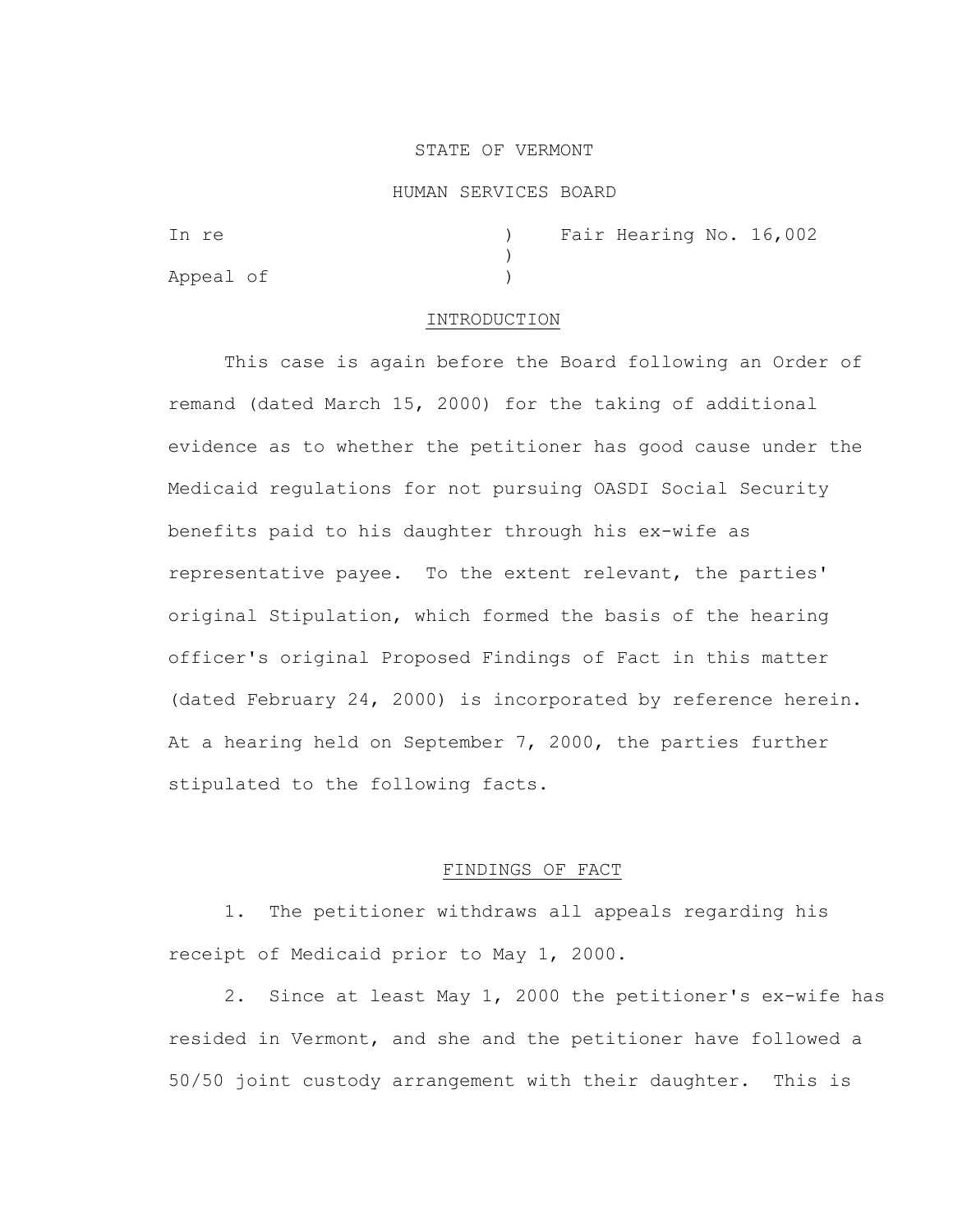consistent with the operative court order in the parties' divorce.

3. The petitioner's ex-wife remains the representative payee of their daughter's Social Security benefits. The petitioner maintains, and the Department does not dispute that she applies the entire amount of those benefits to meet her household's basic needs. The Department does not dispute that the petitioner's ex-wife has limited income from disability benefits and that she also lives near or below poverty standards.

# ORDER

The Department's decision is reversed.

## REASONS

As was the case in the Board's earlier consideration of this matter, the issue is whether the Department of PATH can attribute the Social Security benefits of the petitioner's daughter as income to his household in determining his eligibility for Medicaid. (As was the prior case, the petitioner's daughter is separately eligible for Medicaid through the Dr. Dynosaur program.) The Department concedes that as legal matters now stand, the daughter's Social Security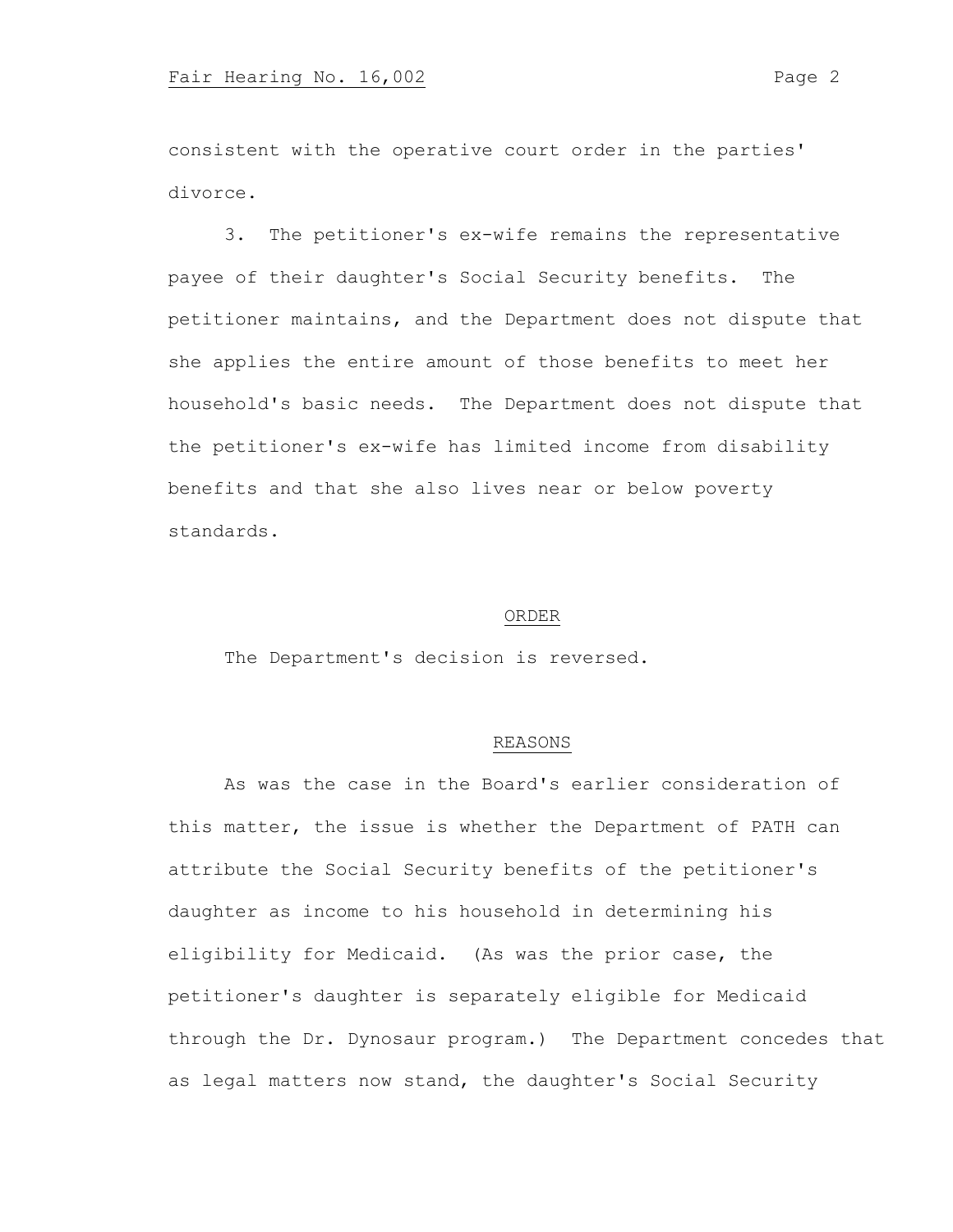benefits are not "available" to the petitioner to meet his household's needs. However, as set forth in the hearing officer's prior Recommendation, the more specific issue is whether the petitioner has shown "good cause" not to pursue legal actions to obtain control over his daughter's income within the meaning of the pertinent Medicaid regulation.

As noted in the prior Recommendation, Medicaid Manual § M128 provides as follows:

As a condition of eligibility, the Department of Social Welfare requires an applicant or recipient to take all necessary steps to obtain any annuities, pensions, retirement, or disability benefits to which he or she may be entitled, unless he or she can show good cause for not doing so. Annuities, pensions, retirement and disability benefits include, but are not limited to, veterans' compensation and pensions, Old-Age survivors, and Disability Insurance (OASDI) benefits, railroad retirement benefits, and unemployment compensation. Application for these benefits, when appropriate, must be verified prior to granting or continuing Medicaid.

The petitioner maintains, and the Department does not dispute, that if he pursues payment of his daughter's Social Security benefits to his household he further impoverishes his ex-wife, who provides an equal amount of the child's care and custody. The Department does not dispute that the present joint custody arrangement is in the child's best interest. The Department also does not dispute the petitioner's representation that reducing the household income of his ex-wife would